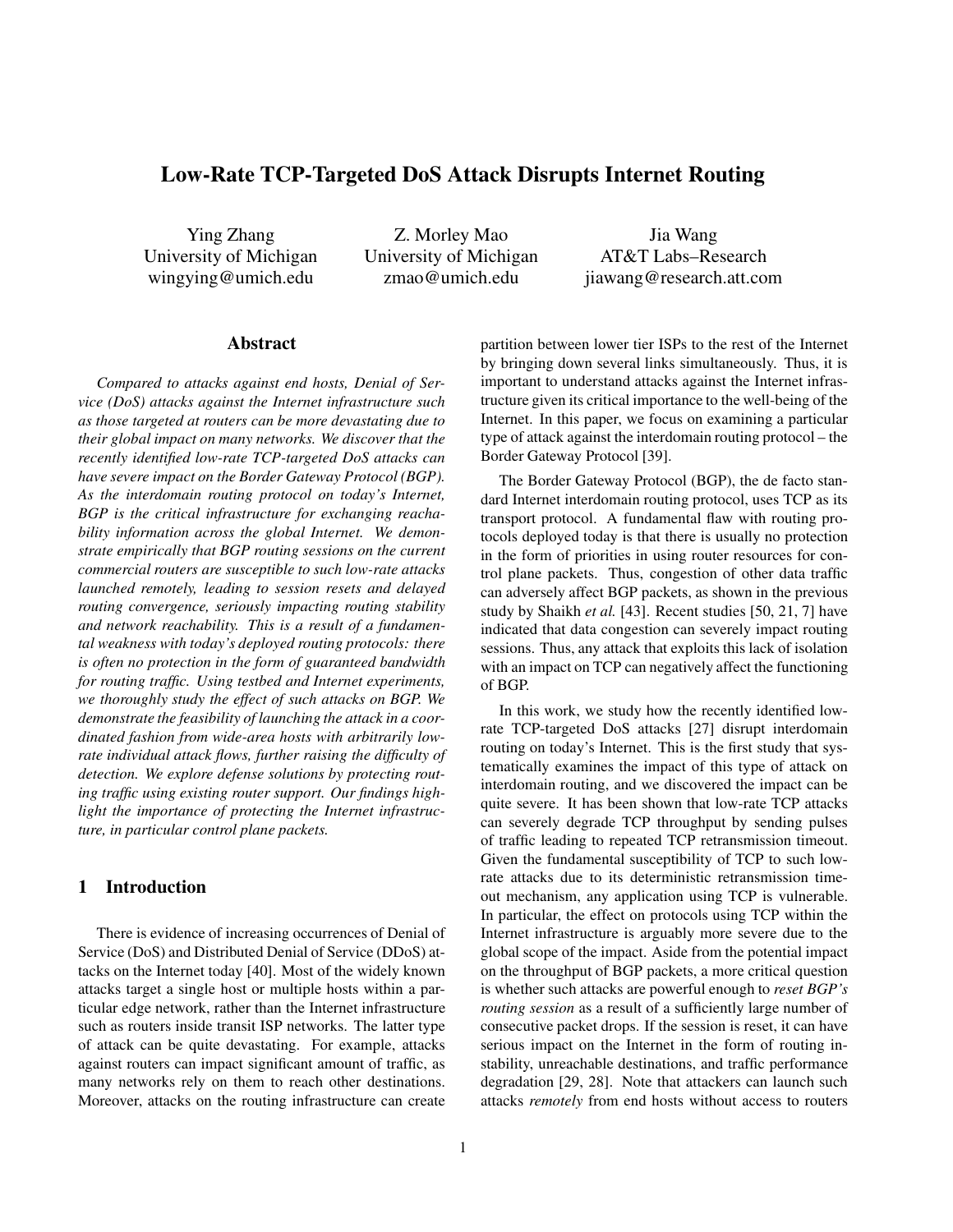nor the ability to send traffic directly to them. Its low-rate nature makes detection inherently difficult. More importantly, the existing best common practice for protecting the Internet routing infrastructure by disallowing access and research proposals such as SBGP [26] are not sufficient to prevent this type of low-rate attack since this attack is exploring a transport layer vulnerability of BGP.

*We show empirically using testbed experiments that today's routers with default configurations are susceptible to BGP session resets as a result of low-rate TCP-targeted DoS attacks.* We observe that attackers can bring down the targeted BGP session in less than 216 seconds. Session reset probability can be as high as 30% with only 42% utilization of the bottleneck link capacity. And when the session is not reset, BGP table transfer can be increased from 85 seconds up to an hour with only 27% of the link capacity used. Using wide-area experiments, we show the ease with which coordinated low-rate attacks can be launched, resulting in arbitrarily low-rate individual attack flows. This raises the difficulty of attack detection. Fortunately, major peering links with significant available bandwidth are difficult to attack due to required resources. We subsequently explore defense strategies through prevention and demonstrate that *it is possible to significantly lower the risk of such attacks by prioritizing routing traffic using existing router support*. We provide recommendations for better default BGP configurations.

The rest of the paper is organized as follows. We provide the background of low-rate TCP-targeted DoS attacks and BGP in Section 2. Section 3 discusses impact of such attacks on BGP and key factors in determining vulnerability of BGP. We show using testbed experiments that BGP can be disrupted by low-rate TCP attacks in Section 4. Section 5 shows using wide-area experiments how multiple attack hosts coordinate to launch low-rate attacks against a given BGP session. We discuss defense mechanisms in Section 6 and conclude in Section 7.

### **2 Background**

In this section we describe low-rate TCP-targeted DoS attacks and the Border Gateway Protocol susceptible to it.

### **2.1 Low-rate TCP-targeted DoS Attacks**

In their seminal work [27], Kuzmanovic and Knightly showed that TCP's retransmission timeout mechanism can be exploited by using maliciously chosen low-rate DoS traffic to throttle TCP flows to a small fraction of their ideal rate. As shown in Figure 1, the low-rate attack consists of periodic, on-off square-wave of traffic bursts with magnitude of the peak  $R$ , burst length  $L$ , and inter-burst period



**Figure 1. Notation for low-rate TCP-targeted DoS attacks**

- . There are several requirements for the low-rate TCPtargeted attack to be successful: (i) An integer multiple of the inter-burst period coincides with the minimum retransmission timeout value (minRTO) of TCP. (ii) The magnitude of the attack peak traffic is large enough to cause packet loss. (iii) The burst length is sufficiently long to induce loss: It needs to be longer than roundtrip time (RTT) of TCP flows. When these conditions are satisfied, the aggregate TCP flows sharing the bottleneck link will have close to zero throughput. Even if the inter-burst period takes on other values outside the minRTO range, the throughput can still be severely degraded. The reason is that the TCP retransmission timer repeatedly times out due to loss induced by the attack traffic burst, as the timer value exponentially increases for any given flow sharing the bottleneck link with the attack traffic.

One way to defend against such attacks is to randomize the minimum retransmission timeout value (minRTO) value; however, this does not fully mitigate the attack due to the inherently limited range for minRTO as shown by Kuzmanovic and Knightly [27]. They also found that even router-assisted mechanisms do not eliminate the attack impact without incurring excessively high false positives. There has also been follow-up work on detecting low-rate attacks [47, 44, 30, 14]. Most of the existing detection algorithms rely on signal analysis. None of the proposed detection algorithms has been shown to be sufficiently accurate and scalable for deployment in real networks. Furthermore, no known solution exists to effectively mitigate such lowrate attacks. Thus, all applications using TCP are inherently susceptible to degraded performance due to such attacks. In this work, we focus on the Border Gateway Protocol as an important "application" using TCP given its critical role as the interdomain routing protocol on the Internet.

#### **2.2 Border Gateway Protocol**

The Border Gateway Protocol (BGP) is used as the interdomain routing protocol on today's Internet. In BGP, a routing session is established over a TCP connection be-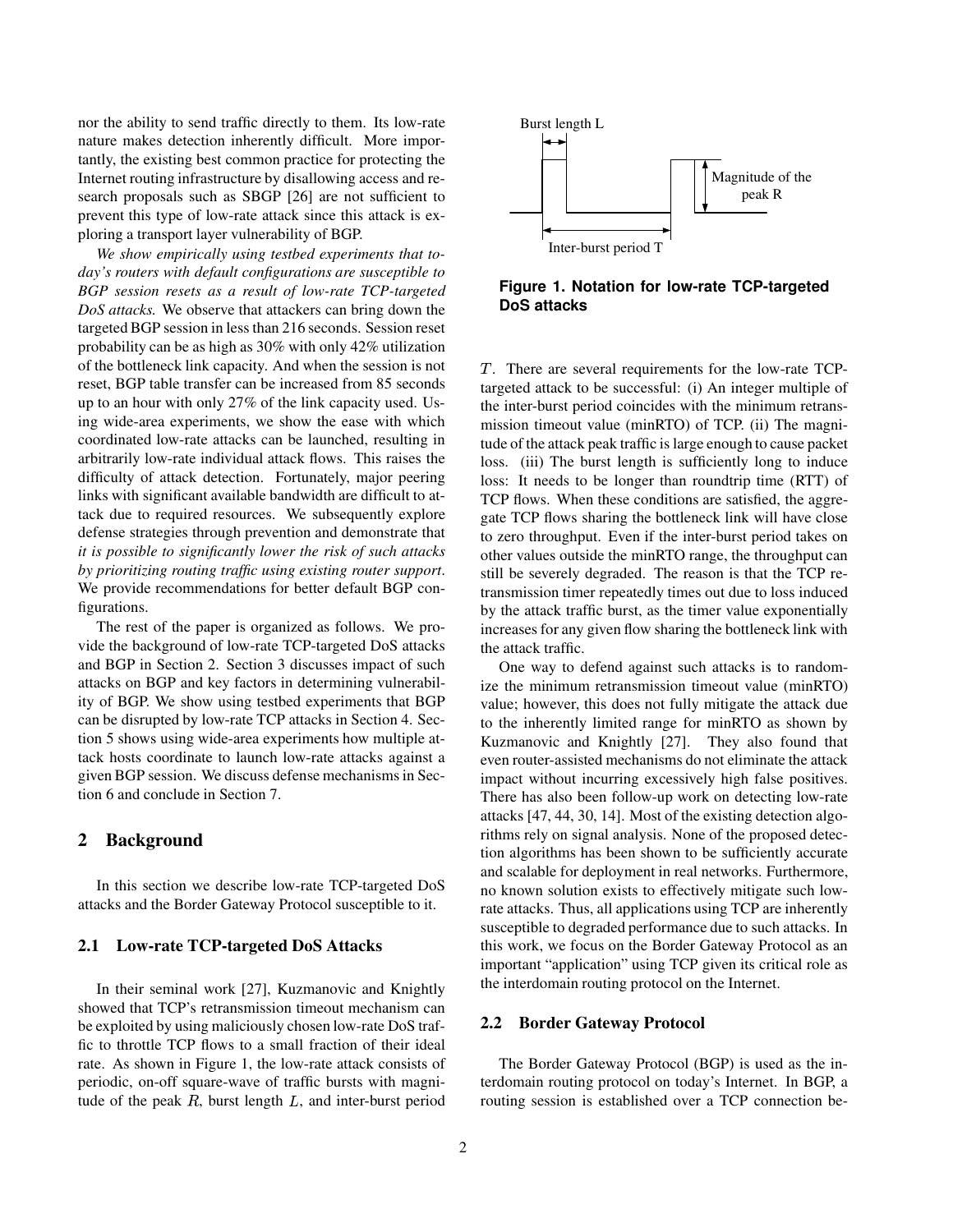tween neighboring border routers to exchange reachability information. There are two types of BGP sessions: eBGP and iBGP sessions. The former are between routers within different autonomous systems (ASes) or networks, and usually consist of a single hop, *i.e.,* the two routers are directly connected with a physical link. The latter are within the same AS and can go through multiple router hops.

Because BGP is a stateful protocol, routing information previously received is assumed to be valid until withdrawn. To ensure connection liveness, KeepAlive messages are exchanged periodically. According to BGP's protocol specification [39], each BGP router maintains a *Hold Timer* which limits the maximum amount of time that may elapse between receipt of successive KeepAlive and/or update messages from its neighbor in the BGP session. If the Hold Timer expires, a notification error message is sent and the BGP connection is closed. Upon session reset, all routes previously exchanged in the session are implicitly withdrawn, potentially propagating routing instability to other networks.

Note that one may argue that BGP session reset due to data congestion is actually desirable, given the associated routes are not preferable due to the bad quality of the link. We strongly dispute this claim. Session reset creates significant disruption and can cause global routing instability. Performance based route selection can be used instead. Moreover, ISPs today already perform traffic engineering to load balance traffic.

There are other BGP security problems, such as lack of deployed mechanisms to verify the correctness, authenticity, integrity of the routing information exchanged. Proposed protocols such as SBGP [26], SoBGP [34] address some of these issues. Other attacks against routing protocols such as the link cutting attack described by Bellovin [12] are related. It uses topology information to select specific links to cut so that traffic is rerouted through routers controlled by attackers. The attack described in this paper also uses topology information to identify target links. Router vendors have provided protection against known attacks such as TCP RST and SYN flood attacks [18, 23]. Using testbed experiments we verified none of the routers we tested is vulnerable to TCP RST attacks. Note that unlike RST or SYN flood attacks, it is possible to remotely launch resource-based attacks, such as the attack described in this paper, using packets *passing through* the routers without the ability to send packets destined to them.

# **3 Low-rate DoS Attacks on BGP**

Because BGP runs over TCP for reliability, BGP is also vulnerable to the recently discovered low-rate TCP-targeted DoS attacks. Due to its low-bandwidth property, such attack is much more difficult to detect, and thus it is important to

understand it thoroughly. In this paper, we focus on investigating the effect of low-rate attacks on a single-hop BGP session. However, the results can be generalized to multihop BGP sessions. Arguably multihop BGP sessions are more susceptible as they traverse multiple links, thus more likely to experience congestion.

#### **3.1 Impact of Attacks on BGP Sessions**

The impact on BGP sessions caused by low-rate TCPtargeted DoS attacks are two fold: *throughput degradation* and *session reset*. First, the throughput of the BGP update messages can be significantly reduced. However, the average BGP update rate is quite low, except during significant routing changes or table transfer upon session establishment. The impact in the form of rate reduction of BGP traffic is less critical, but can further exacerbate the already slow BGP convergence process. The second type of attack impact due to BGP session reset is much more severe. To reset a BGP session, the induced congestion by attack traffic needs to last sufficiently long to cause the BGP Hold Timer to expire. To monitor the attack success, one can analyze traffic traversing the impacted link or routing updates related to the session. Furthermore, it is easier to keep the session down as SYN packets are sent less frequently compared to retransmitted data packets.

BGP session reset can lead to severe churn on the Internet's control plane. This not only impacts both routers involved in the BGP session, as each withdraws all the routes previously advertised by its neighbor, but also many other networks on the Internet due to the propagation of routing changes. For example, the number of routes in a defaultfree router in the core Internet is around 170,000 based on routing data from RouteViews [5]. A significant fraction of the table can be affected upon a BGP session reset. Withdrawing a large number of routes can cause many destination networks to become temporarily unreachable due to inconsistent routing state [48] and a large amount of traffic to become rerouted, which may further lead to congestion due to insufficient capacity.

A recent proposal to mitigate the potential negative impact of short-lived session resets is termed graceful restart [42]. Routers supporting this mechanism attempt to continue to forward packets using the stale routes. There is, however, an upper bound (by default two or three minutes) on the amount of time a router retains the stale routes to avoid lengthy routing inconsistency. Thus, a session reset that lasts sufficiently long time, possibly due to an intense low-rate attack, can still have severe impact on the data plane.

In general, the impact of an eBGP session reset is larger than that of an iBGP session reset because routing changes received from eBGP sessions are more likely to propagate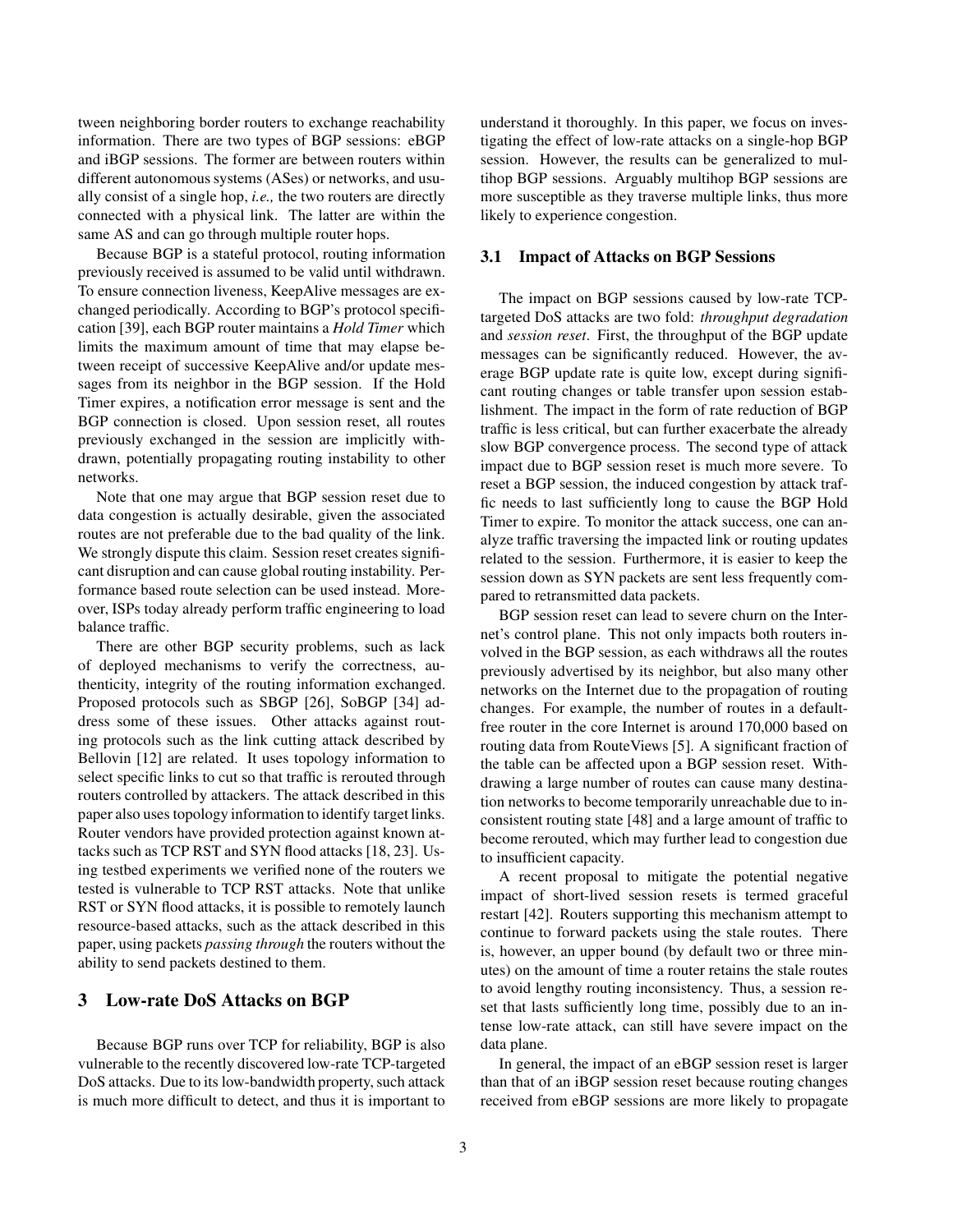across multiple networks and the routing table is usually default-free, thus carrying all the destinations to the Internet. The routes exchanged between two routers in an eBGP session consist of all the routes of their respective customers. Thus, for eBGP sessions between two large ISPs, this number can be quite large. We analyzed routing tables from a tier-1 ISP and found that up to 13% of the routing table can come from a single eBGP session versus only 4% from an iBGP session.

#### **3.2 Key Factors in Attacking a BGP Session**

We study the key factors that determine the vulnerability of BGP to such attacks to illuminate possible solutions.

**1. Priority of routing traffic.** The fundamental problem that makes BGP vulnerable to low-rate attacks is that router traffic may not be sufficiently protected from congestion caused by other data traffic. Many of the commercial routers today by default use First-In-First-Out (FIFO) or Drop Tail queueing discipline, giving no priority to routing packets. Even in the case where routing data are protected (*e.g.,* through the RED queue management scheme [22]), there are no default policing mechanisms to prevent attack packets from spoofing packets of higher priority. For example, we observed that many routers will mark the routing packets with an IP precedence value of 6 [8]. However, attack packets can also use the same or even higher IP precedence values given the lack of authentication for such values by default. Packet remarking or TTL value checking [23] can help ensure only routing packets receive higher priority. In this work, we illuminate these issues by experimenting with real commercial routers with various configuration settings. Instead of using simulations, we focus on using experiments to obtain results closer to the reality.

**2. Proprietary router implementation.** Commercial router behavior is much less understood compared to that of end hosts due to its proprietary nature and lack of source code access. For example, it is unclear how the TCP stack on commercial routers really behaves. Unlike for end-hosts, critical parameters to the attack such as minRTO are unknown, making successful attacks much more difficult. If minRTO is randomized, it would further reduce the probability of a session reset. Even with known router behavior, depending on its configuration, its dynamic behavior may be quite different compared to the default settings. We mainly focus on default settings as most deployed routers probably use default configurations. When we know that the router supports certain features that would help protect against the low-rate attacks, we also examine these features in great details.

**3. Capacity of peering links.** In order for low-rate TCP attacks to be successful against BGP routing sessions, the traffic burst needs to be sufficiently powerful to cause



**Figure 2. Lab experiment testbed**

enough packet loss, so that the TCP flow of the BGP session enters into retransmission timeout state. This may appear to be difficult to achieve, especially for BGP sessions involving Internet core backbone links given the heavily overprovisioned core. However, eBGP sessions involve peering links which may not be as well-provisioned compared to links within an ISP backbone. There has been anecdotal evidence that congestion often occurs on peering links. Previous measurement studies such as [6, 24] have shown that some of the bottleneck links of today's Internet paths occur at the boundary between two networks. Links between stub networks and their providers often have much lower speed, and these networks often use eBGP to obtain routes. Using data from RouteViews [5], we found 23% of 100,482 eBGP peering sessions belong to stub networks. Furthermore, it is not necessary that a single attack host overwhelms the target link. As we show later in Section 5, multiple hosts possibly from a botnet can be used to launch a coordinated attack, as long as they traverse the link involved in the BGP session under attack. In this work, we investigate the necessary conditions and show experimentally how this can be achieved.

# **4 Testbed Experiments**

In this section, we describe experiments conducted on a router testbed and empirically show that commercial routers can be severely impacted by low-rate TCP-targeted DoS attacks in the form of session resets and degraded table transfer throughput. We first present our experiment setup, and then inferred TCP characteristics and observed BGP parameters of different commercial routers, followed by detailed analysis of attack impact.

### **4.1 Testbed Setup**

Our experiment testbed consists of two commercial routers and two PCs shown in Figure 2. The two links connecting the routers and the PCs are full-duplex Gigabit Ethernet. The target link between the routers is Packet Over SONET (POS) with 155 Mbps link capacity. Note that our experiment testbed closely models the real operational scenario of an eBGP session with two key differences. First, we do not model background traffic and select the link types to allow traffic from Sender  $A$  to Receiver  $B$  to easily overload the link between the two routers. Second, attack hosts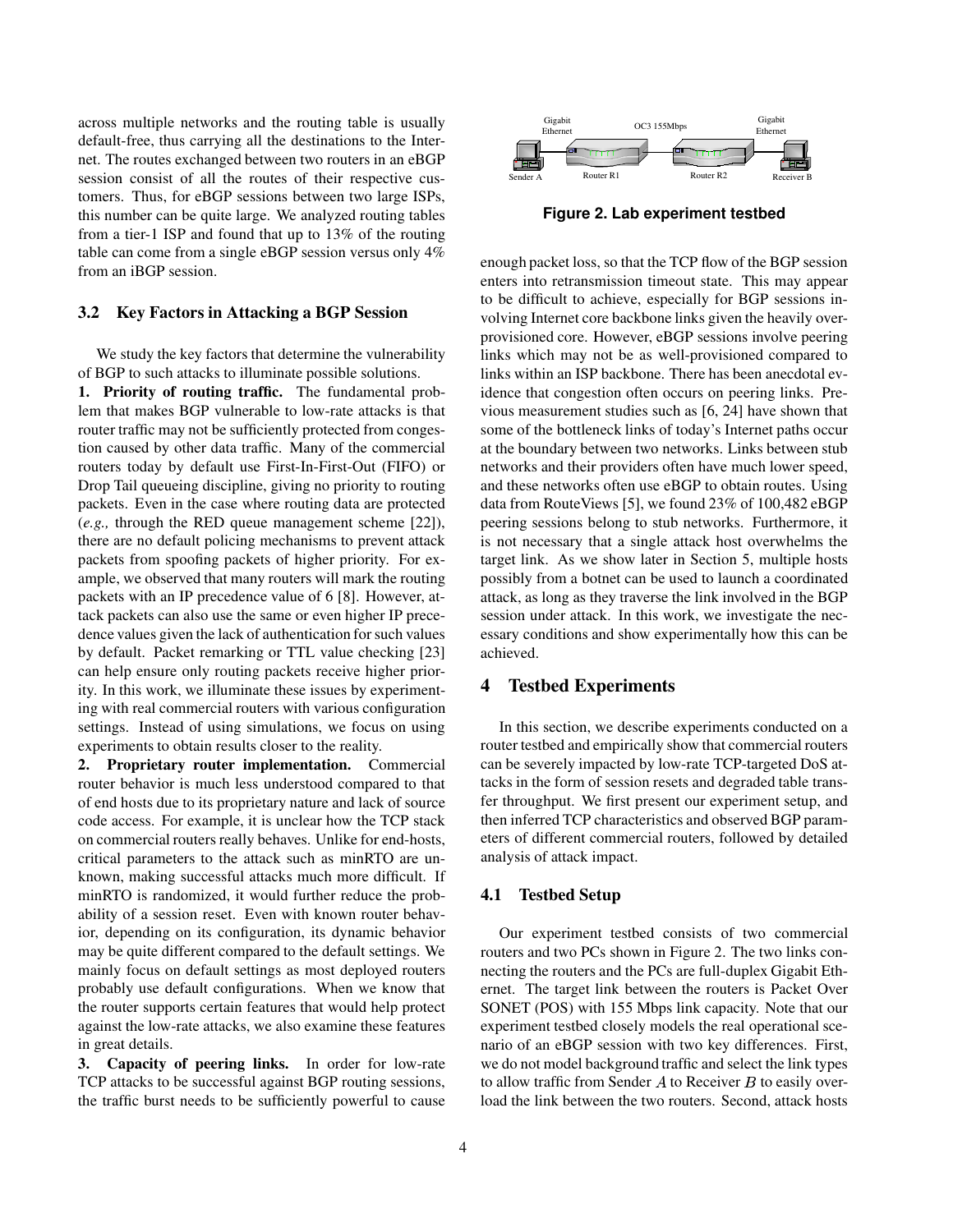|                   |                       | TCP properties |                     | BGP/Router parameters (default) |            |             |                        |
|-------------------|-----------------------|----------------|---------------------|---------------------------------|------------|-------------|------------------------|
| Router type       | <b>RouterOS</b>       | minRTO         | SYN retry           | KeepAlive                       | Hold Timer | Oueue       | Graceful restart       |
|                   | version               | (msec)         | pattern (sec)       | (sec)                           | (sec)      | alg.        | timer (sec), range     |
| Cisco 3600        | IOS 12.2(25a)         | 300            | $2,4,8,16,(2)$ .    | 60                              | 180        | <b>FIFO</b> | Not supported          |
| <b>Cisco 7200</b> | IOS 12.2(28)S3        | 600            | $2,4,8,16, (152)$ . | 60                              | 180        | <b>FIFO</b> | Supported, 120, 1-3600 |
| <b>Cisco 7300</b> | IOS 12.3(3b)          | 300            | $2,4,8,16, (152)$ . | 60                              | 180        | <b>FIFO</b> | Supported, 120, 1-3600 |
| Cisco 12000       | IOS 12.0(23)S         | 600            | $2,4,8,16, (152)$ . | 60                              | 180        | <b>FIFO</b> | Supported, 120, 1-3600 |
| Juniper M10       | <b>JUNOS[6.0R1.3]</b> | 1000           | $3,6,12,24,30$ .    | 30                              | 90         | <b>FIFO</b> | Supported, 180, 1-3600 |

**Table 1. Router TCP behavior, router and BGP parameters.**

are usually several IP hops away from the target link, with more variable and longer delays to the target link. Longer delays do not affect attack effectiveness, but more variable delays can make attacks more difficult to control. We describe later in Section 5 how all these difficulties can be overcome using coordinated attacks.

The experiment is conducted as follows. A sender program transmits from Sender  $A$  UDP-based low-rate attack traffic<sup>1</sup> of the shape shown in Figure 1 with peak rate at 185 Mbps traversing the link between the two routers arriving at Receiver  $B$ . The peak rate is set to be 185 Mbps, as it is the lowest rate needed to successfully reset the session with a burst length of 150 ms. With a shorter burst length, we observe that the session does not reset even with a larger peak rate due to insufficient time to saturate the router buffer to cause congestion. When the bottleneck link between the two routers becomes congested, we observe attack packets are dropped at both the input and the output queue of router  $R_1$ . Using default router configurations, locally generated BGP packets from  $R_1$  to  $R_2$  also experience packet loss due to shared router buffer. If one of  $R_1$ 's BGP packet and its subsequently retransmitted packets are all lost causing the Hold Timer to expire, the BGP session is closed.

We experimented with a wide variety of commercial routers using the latest router OS whenever possible from the Schooner testbed [4] and our own local lab. They consist of the following types: Cisco 3600, 7200, 7300, 12000 (commonly known as GSRs), and Juniper M10. To study the extent of the phenomenon, the same experiments were performed on all these routers, and similar results were observed. One main difference is that lower-end routers such as Cisco 3600 have smaller buffers compared to more powerful routers such as Cisco GSRs, making them more vulnerable to attacks. Another difference is that the Juniper M10 is found to be more vulnerable due to its larger min-RTO and smaller KeepAlive and Hold Timer values. We emphasize that susceptibility to low-rate DoS attacks is *a general problem with any router* when not configured with ways to prioritize BGP traffic and has a BGP implementation using TCP with a deterministic retransmission timeout mechanism.

In this paper, we use Cisco GSRs with IOS version 12.0 to illustrate our results because they are are commonly used in Internet backbone networks and are the most powerful routers we examined on our testbed. In particular, the Cisco GSRs used are equipped with Cisco 12410/GRP (R5000 CPU at 200 Mhz) processor, 512 KB L2 cache, and 512 MB memory. The line card on the router has a 4 port POS OC-3c/STM-1 Multi Mode with Engine type 0, a buffer size of 12560 packets for packet sizes matching that of BGP packets.

#### **4.2 Router Implementation Diversity**

To understand why commercial routers are vulnerable to low-rate attacks, we analyze the TCP behavior and default router configuration settings.

In our work, TCP related parameters are obtained using software we developed based on TBIT (TCP Behavior Inference Tool) [36], which infers TCP properties on Web servers. We enhanced it by integrating BGP-related functionality to establish a BGP session with a commercial router. After the session establishment, the tool constructs packets in special ways to infer router's TCP behavior. The most important TCP property inferred is minRTO which can be accurately determined.

Table 1 also shows the default router BGP configurations for several features relevant to the low-rate attack. Cisco routers use a 60 seconds KeepAlive Timer and a 180 seconds Hold Timer by default, while Junipers have smaller default timer values: 30 seconds for KeepAlive and 90 seconds for Hold Timer. We derive that to reset the BGP session, attackers need to cause at least 8 consecutive packets to be dropped for Cisco GSR and only 6 for Juniper M10 due to the timer values. Thus, Juniper M10 is more vulnerable to low-rate attacks compared to Cisco GSR. The default queuing algorithm for all routers studied is FIFO instead of RED. Weighted RED described later can help protect routing packets. Graceful restart support provided by Cisco [17] is not enabled by default (Graceful restart is not supported in Cisco 3600). It can help routers tolerate short-lived session down time; however, there is a timer limit on the down time, with a default of 2 or 3 minutes, before the stale routes are withdrawn.

<sup>&</sup>lt;sup>1</sup>UDP is used as opposed to TCP to precisely control the sending rate. TCP packets, without conforming to congestion control can also be used to avoid detection.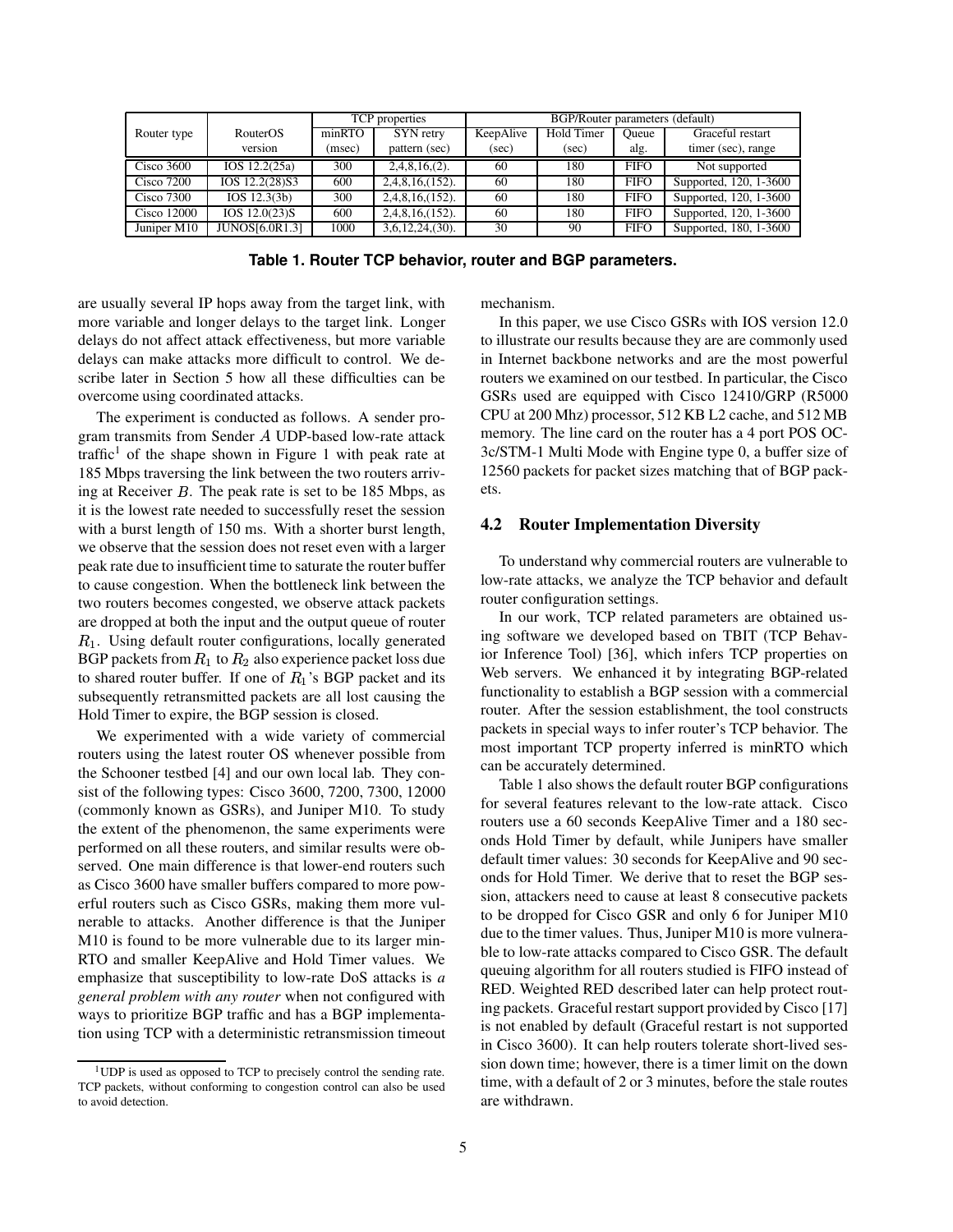

**Figure 3. Impact of attack traffic on BGP session reset and table transfer duration: minRTO=600 ms, with Cisco GSRs.**

#### **4.3 Experiment Results**

As shown in [27], three key factors determine the attack impact: *burst length*, *inter-burst period*, and *peak magnitude*. Intuitively, longer burst length causes the bottleneck queue to be full for longer duration, leading to larger attack impact. Shorter inter-burst period results in larger probability of dropping BGP packets. The larger the attack peak magnitude, the sooner packets fill up the router's queue on the bottleneck link. Attacks with sufficiently high average rate would no longer be considered low-rate. However, such attacks can be composed of many individual low-rate attack flows from a distributed attack described in Section 5.

Next, we analyze attack impact to confirm these intuitions and focus on the attack impact on BGP. We use three metrics to measure the BGP performance under attack: session reset probability, time to reset the session, and BGP table transfer duration. In particular, we conduct four sets of experiments. The results reported in this section are obtained by repeating each individual experiment 100 times.

**1. Impact of attack burst length on session reset.** In this experiment, we analyze how attack burst length impacts session reset probability. The experiment is set up as follows. Router  $R_1$  periodically sends KeepAlive messages to Router  $R_2$ . Sender A starts a low-rate attack with traffic destined to Receiver  $B$  with a given burst length, a fixed inter-burst period of 600 ms and peak magnitude of 185 Mbps. Figure 3(a) shows as expected that the session reset probability and the average attack flow rate increase with larger burst length. When the burst length is half of the inter-burst period, the session reset probability is about 50%.

**2. Impact of attack inter-burst period on BGP table transfer.** As observed above, an attack might not reset the session. When the session is not reset, attack flows can delay updates due to increased queueing and packet loss, resulting in longer BGP convergence delays. We use the BGP table transfer duration as a measure to study the impact of varying inter-burst period of low-rate attacks. In this experiment, we fix the peak magnitude at 185 Mbps and burst length at 200 ms. The smallest inter-burst period is set at 800 ms given minRTO of 600 ms to prevent session reset. We conduct the experiment as follows. First, we load  $R_1$ with a randomly chosen default-free BGP table of 166,527 routing entries obtained from RouteViews [5]. Then, the BGP session between  $R_1$  and  $R_2$  is configured and established. Subsequently within at most 3 seconds of session establishment, Sender  $A$  starts the low-rate attack with traffic destined to Receiver B. We record the time when  $R_2$ receives the entire table. Figure 3(b) illustrates the average and standard deviation of BGP table transfer durations with varying inter-burst period. For inter-burst period of 0.8 second and less than 30% average utilization of the link capacity, it takes on average more than one hour to finish transferring the BGP table, which normally lasts only about 85 seconds! As the inter-burst length increases to 1.2 seconds, BGP table transfer still needs 21 minutes to finish on average. However, the impact on BGP table transfer diminishes quickly with increasing inter-burst period.

**3. Impact of attack peak magnitude on session reset and table transfer.** To evaluate the impact of peak magnitude on session reset probability, we fix the burst length at 200 ms and the inter-burst period at 600 ms matching the minRTO value. Cisco GSR allocates buffer space in chunks of varying sizes, matching packets of different sizes. We use a fixed attack packet size of 30 bytes, of similar size to the KeepAlive packets, so that they are placed in the same buffers. We vary the peak magnitude from 175 Mbps to 225 Mbps by changing the sending rate. 175 Mbps is chosen as it is the lowest rate needed to reset the session for our setup. As shown in the top plot of Figure  $3(c)$ , the session reset probability increases gradually with larger attack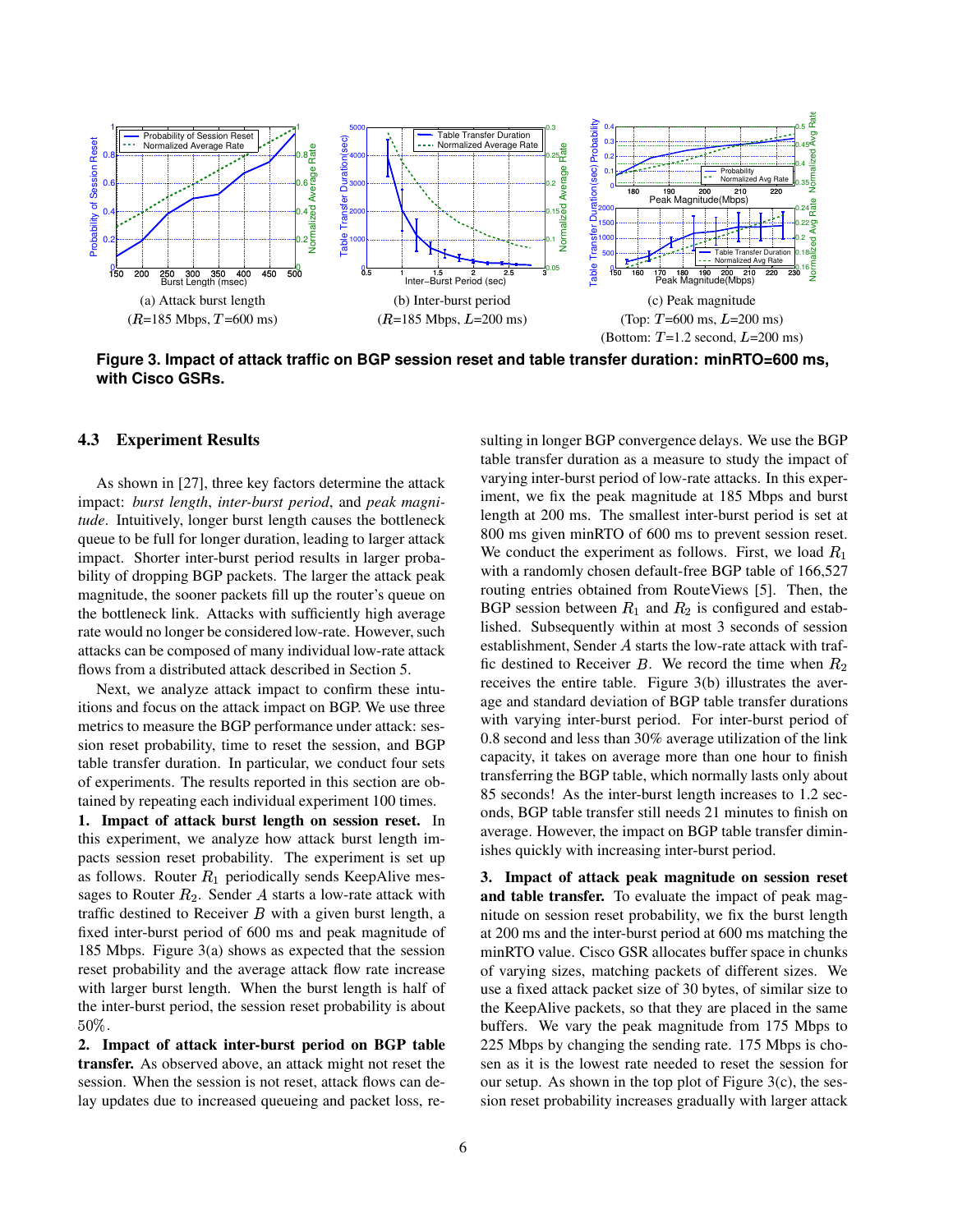

**Figure 4.** Attack duration to cause session reset with Cisco GSRs ( $T=600$  ms,  $L=200$  ms,  $R=185$  Mbps, min-RTO=600 ms).

rate. Based on simple calculations, increasing peak magnitude from 175 Mbps to 215 Mbps (or the excess bandwidth relative to the bottleneck link from 20 Mbps to 60 Mbps) reduces the time to fill up the  $3$  Mbit queue<sup>2</sup> from 150 ms to 50 ms. This effect is equivalent to increasing the burst length by 100 ms, shown in Figure 3(a). The impact of peak magnitude on BGP table transfer duration was analyzed by fixing the burst length at 200 ms and the inter-burst period at 1.2 seconds, intentionally chosen to be different from the minRTO value to prevent session resets. Attack UDP packet size is set to 1,500 bytes, matching the size of BGP packet for table transfer. The attack peak rate varies from 155 Mbps to 225 Mbps. The bottom plot of Figure 3(c) shows as expected that with increasing peak rate, BGP table transfer duration gradually increases.

**4. Impact of BGP update behavior on session reset.** The BGP session is brought down as soon as the Hold Timer expires. This requires losing all the BGP packets for a duration at least as long as the Hold Timer value. To trigger the first set of packet loss, a BGP packet must encounter congestion possibly induced by the attack traffic. To cause retransmission timeout, the attack flow needs to cause all the packets within one TCP window to be dropped to avoid TCP fast retransmission. If BGP packets are exchanged infrequently and happen to always miss congestion, it will be impossible to reset the session. Thus, the more frequently BGP messages are exchanged, the more likely the BGP session is reset given a regularly occurring low-rate attack pattern. In all the above experiments, we focus on the overly conservative scenario where only KeepAlive messages are exchanged. In reality, routers frequently send updates associated with routing changes. Thus, "busier" routers, routers

<sup>2</sup>The queue size of 3 Mbit is derived from a buffer of 12,560 packets with 30 byte packets.

with larger BGP tables, containing more unstable routes, are more likely impacted.

We examine the attack duration needed for session reset in the following three scenarios with increasing BGP message frequency. (i) Only KeepAlive messages are sent (every 60 seconds). (ii) One typical day's BGP update trace from RouteViews is played back. (iii) One default-free table from RouteViews is transferred. The scenario (ii) is the common case. Figure 4 shows the distribution of the attack duration needed for session reset (cut off at 2 hour time limit). As expected, on average it takes the least time to reset the session for scenario (iii) when updates are most frequently exchanged. Scenario (i) requires on average more time compared to the other scenarios. In the best case, it takes only 216 seconds to reset the session.

To summarize, the experiments described above analyze in detail how various parameters of low-rate attacks affect the attack effectiveness on BGP. We observe that increasing burst length and peak magnitude, and reducing inter-burst period increase attack effectiveness. These results confirm the danger that a low-rate attack can reset a BGP session.

## **4.4 Router Architecture: Explaining Packet Drops**

The router architectures from different vendors and types vary in details; however, packet drops occur whenever any buffer becomes full with the default FIFO queuing. There are usually multiple buffers in a router, traversed by forwarded packets. BGP packets share with attack traffic and other background traffic some of these buffers. More specifically, locally generated BGP packets by the router shares with other packets the buffer space on the output interface. BGP traffic forwarded by the local router, in the case of iBGP sessions, experiences resource sharing in all these buffers with other traffic. *Thus, protection for BGP traffic needs to be provided at both incoming and outgoing interfaces.*

In our experiments, BGP traffic is associated with a single-hop eBGP session and thus is locally generated. Some attack traffic is observed to be dropped at the input interface, and we observe that BGP packets experience loss at output queues. Under the default configurations, there is no protection for the BGP traffic which thus competes for buffer space with all other traffic. Recent proposals [11, 10] on reducing router buffer size partly to improve delays may endanger BGP packets, as transient congestion either intentional through attacks or unintended by regular traffic can result in BGP packet loss, especially with smaller buffers.

## **5 Coordinated Low-rate Attacks**

In previous sections, our focus was on a simplified network setting with two topological advantages from at-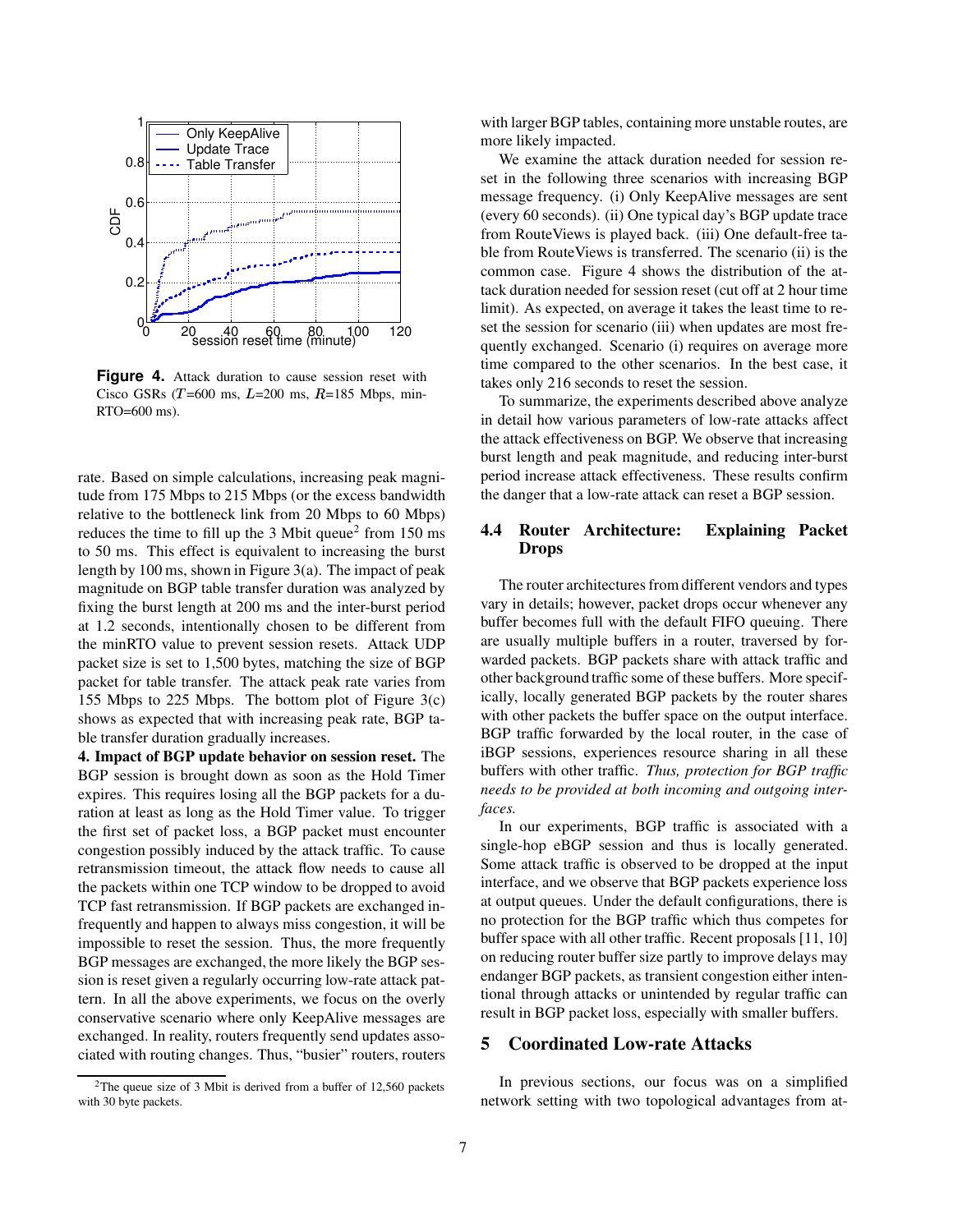tacker's view point: (i) The network path  $p$  from the attacker to a selected destination host (which the attacker is not required to have access to) goes through at least one link  $l$  of the BGP session under attack. (ii) The bottleneck link for the path  $p$  is link  $l$  between the two BGP routers involved in the session. Besides, the attack hosts need to send sufficient amount of burst traffic to congest the bottleneck link  $l$  but with sufficient inter-burst period to avoid detection, which requires correctly guessing minRTO and estimating target link capacity. However, these restrictions are difficult to impose, as the link of interest may be close to the core network, likely with much higher bandwidth compared with the case of attacking end hosts. We now explore how attackers can succeed *without these conditions*.

One way to overcome these difficulties is to launch a coordinated attack with multiple attack hosts. Attackers can identify hosts whose network paths for selected destinations traverse the links involved in the BGP session and synchronize attack flows to avoid detection. However, the bottleneck link does not need to be shared, as long as the combined attack flows is sufficient to overload the link. Furthermore, each attack flow does not even need to match router's minRTO. Attack hosts can be used to send *overlapping traffic bursts*. The overlap can occur both in attack amplitude as well as occurrence in time. The feasibility of such coordinated low-rate attacks depends on sufficient number of attack flows, the target link's available bandwidth, and the time synchronization granularity among different hosts.

In the following, we focus on the algorithm for two key steps in launching coordinated low-rate attacks, attack host selection and time synchronization, in completing such coordinated low-rate attacks given a link of interest  $l$  involved in a BGP session. Guessing minRTO and link capacity accurately is out of the scope of this paper. Instead, we randomly guess minRTO and estimate link capacity using existing tools such as Pathneck [24]. We then demonstrate the feasibility using wide-area experiments, including an actual attack performed against a locally constructed BGP session using wide-area attack hosts.

# **5.1 Attack Host Selection and Synchronization Algorithm**

There are two key steps in completing such coordinated low-rate attacks given a link of interest  $l$  involved in a BGP session: (i) Selecting hosts whose network paths to chosen destinations traverse  $l$ . (ii) Synchronizing attack traffic sending time so that attack traffic arriving at  $l$  follows the desired square wave pattern. The first step is nontrivial, as unlike end hosts, IP interface addresses associated with the target link  $l$  cannot be directly reached from end hosts. For protection, most networks do not globally advertise the infrastructure addresses used to number network equipment such as routers. The second step is not strictly necessary, as the aggregate attack flow can be consistently high-rate to overload the target link. However, it is useful to make detection more challenging.

#### **5.1.1 Selection of Attack Hosts and Destinations**

We assume that an attacker has identified a target link  $l$  involved in a BGP session between two routers on the Internet.<sup>3</sup> The BGP session can be any of the following: an eBGP session between two ISP peers or a customer and its provider, or an iBGP session within an AS. Here we only focus on eBGP sessions as the impact of such session resets is generally larger compared to iBGP sessions. We highlight the key steps in selecting attack hosts such that for their selected destination hosts the network paths traverse the link . In the following we illustrate the steps to select attack hosts which needs to be repeated over time due to routing changes.

**1. Identify the target link's geographic location and AS(es).** Given the target link  $l$  denoted by its two router interface IP addresses, an attacker can map them to their ASes [33] and the approximate geographic location [37, 45]. We denote the IP addresses as  $IP_1$  and  $IP_2$ , and the associated AS numbers as  $AS_1$  and  $AS_2$ .

**2. Identify host to destination prefix pairs whose path traverses the link of interest at AS level.** We first identify at AS level host to prefix pairs whose network paths traverse the  $AS_1$ - $AS_2$  link from the BGP data of either the attack hosts' local network or other public sources as RouteViews [5] and RIPE [3]. By taking advantage of destination-based forwarding, we find prefixes whose AS path contains the following pattern  $[AS_x \cdots AS_1 AS_2 \cdots]$ , where  $AS_x$  is the upstream provider or the origin AS of the attack host, and " ··· " denotes zero or more ASes.

**3. Identify IP-level paths.** To select the ones whose paths traverse  $IP_1$ - $IP_2$  given AS level path, we traceroute from each attack host to a randomly selected IP from each of its destination prefixes to check if  $l$  is traversed. To reduce probing overhead, we can further narrow down the attack hosts by selecting those that are geographically close to the link  $l$ . This is especially useful if the target link is between two peers, which usually uses the hot-potato or early exit routing strategy. Known IP aliasing resolution techniques [45] can be used to identify interfaces belonging to the same router to find more paths traversing the target link.

#### **5.1.2 Time Synchronization**

Time synchronization ensures that aggregate attack flows from diverse hosts arriving at the target link  $l$  follow the

<sup>&</sup>lt;sup>3</sup>Similar to the minRTO discovery, we do not discuss how to identify such links, which can be achieved using network topology information.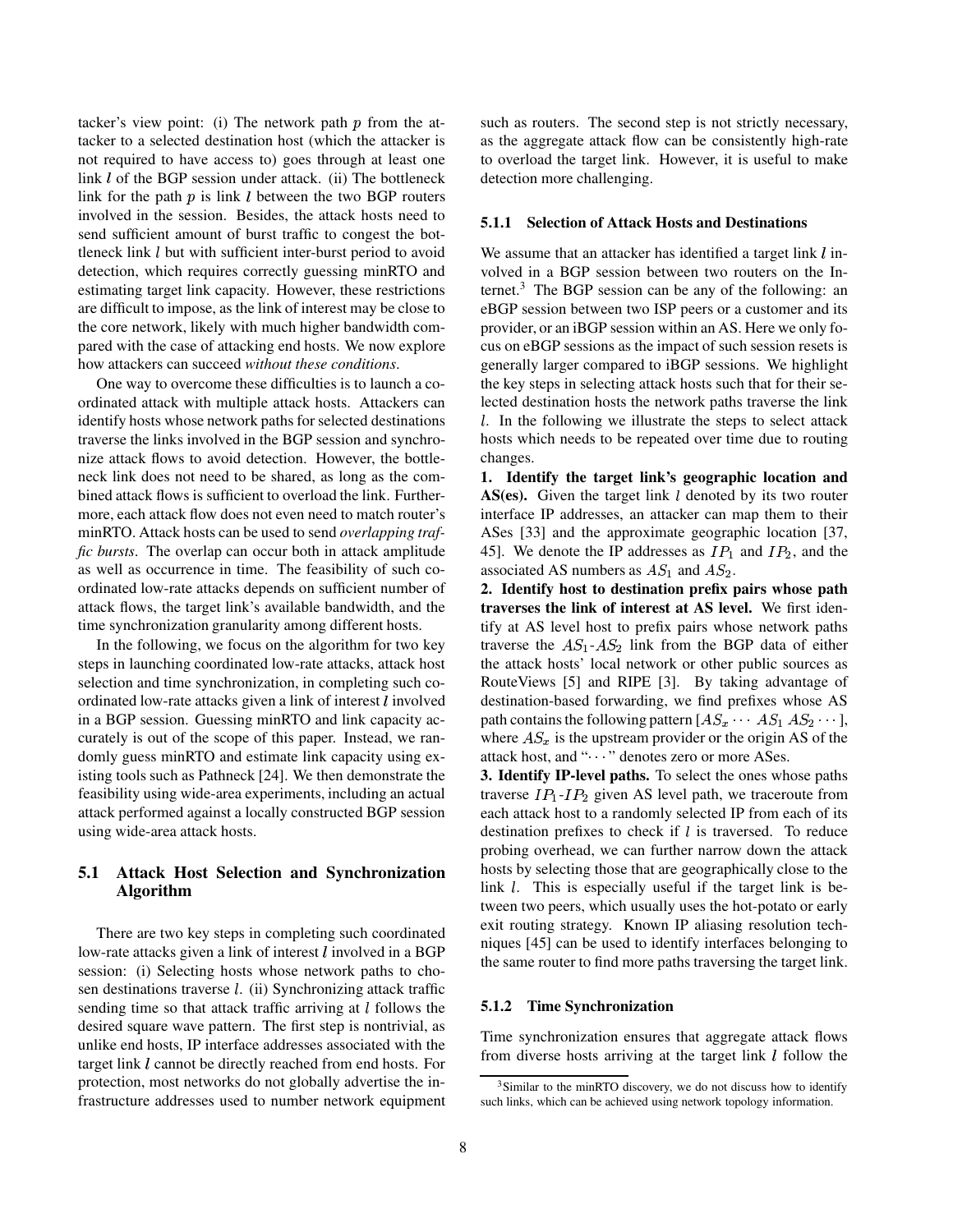

**Figure 5. Synchronizing coordinated low-rate attacks.**

square wave shape for maximal attack efficiency, making attack source detection more challenging. The differences in each host's local clock and the network delay from each host to  $l$  necessitate time synchronization. Next we describe our algorithm for attack synchronization amongst  $n$  attack hosts, as illustrated in Figure 5. The idea of using one control host or router at the other end of the path to synchronize is similar to what was proposed in [13].

**1. Select a reference time.** Attackers need to select one local clock as the reference time for computing the relative time to launch the attack. If attackers have access to a controller host  $C$ , such that network paths from each attack host to  $C$  traverse  $l$  as shown in Figure 5 and also match the actual attack network path,  $C$ 's local clock can be used as the reference time.  $C$  records the arrival time of packets from each attack host. Alternatively, an attacker can use a router Z, such that network paths from each attack host to  $Z$  tra- ous h verse  $l$ . ICMP timestamp replies from  $Z$  [32, 9] serve as the reference time. If no such router is found, the attacker might find a live destination and send to it ICMP or IP timestamp request [1]. Ideally, the host or router serving as the reference time should be close to  $l$ , so that the delay variability of the network path segment from  $l$  to the host or the router will have minimal effect on synchronization.

**2. Synchronize with the reference time.** Once the controller  $C$  is identified, each host  $H_x$  sends a packet to  $C$ , embedding the sending local time  $Ts_x$  as the payload.  $C$  access to r records the receiving time  $Tr_x$  based on its local time. Then C computes the time difference:  $D_x = Tr_x - Ts_x$ , capturing the difference in both the local clocks and the network one-way delays from  $H_x$  to C. After C receives a packet from each host,  $C$  obtains  $n$  time difference values  $D_1, D_2, \ldots, D_n$ . The controller C decides to start the attack at time  $start_time$  based on its local clock, allocating sufficient time for the packet to be received by each host. Subsequently, C sends a message to each host  $H_x$  with the value of  $D_x$  and start\_time. Receiving the message, host

 $H_x$  starts attack at time  $start\_time - D_x$  based on  $H_x$ 's local clock. Alternatively, if router ICMP timestamps or host ICMP/IP timestamps are used as the reference time, upon receiving ICMP timestamp replies, the information needs to be aggregated to coordinate the attack starting time. Even if the attacker does not know the exact minRTO, the controller can randomize the  $start_time$  on each host within a range to cause overlapping in the aggregated flow on the target link.

#### **5.2 Case Studies: Wide-Area Experiments**

Our wide-area experimentsillustrate the feasibility of selecting attack hosts and synchronizing coordinated attacks targeted at various types of links using the process outlined above. We further demonstrate the feasibility of coordinated attacks using Internet experiments.

**Practical difficulties in executing the attack.** There are some practical challenges in successfully executing the attack. Identifying a link involved in a target BGP session requires network topology information. Router IP aliasing, parallel links, and inconsistency between BGP paths and IP forwarding paths can complicate the process of identifying attack hosts and destinations. To estimate the number of attack hosts needed, the attacker needs to assess the available bandwidth of the target link. Moreover, attack flows may share common bottleneck links, reducing the overall attack rate. Attackers could be limited by the attack hosts they control, which may not be sufficient to overload the target link, due to limited bandwidth and the inability to traverse the target link. However, the case studies below show that most of these challenges can be overcome using various heuristics, except those associated with resource limitations.

**Experiment methodology.** As attack host candidates, we choose all the available PlanetLab [38] hosts located in different organizations. The resulting 88 hosts reside in 64 distinct ASes, connected to 58 distinct upstream providers. These providers belong to diverse levels of Internet hierarchy [46]. We focus on BGP sessions associated with a large tier-1 ISP  $X$  (anonymized for privacy concerns) and the Abilene network AS 11537 for our study, as we have access to most of their router configurations used for identifying eBGP peering links. We leave for future work a more complete study on how to identify links involved in BGP sessions, but we show later accuracy of simple heuristics in identifying eBGP sessions validated using router configurations. BGP AS paths from RouteViews [5] are used for identifying potential host and destination prefix pairs that traverse the target link. We traceroute to ".1" IP address in each candidate destination prefix to collect IP level paths from associated PlanetLab hosts. For our study, we probed 6157 destinations altogether. For the paths that traverse the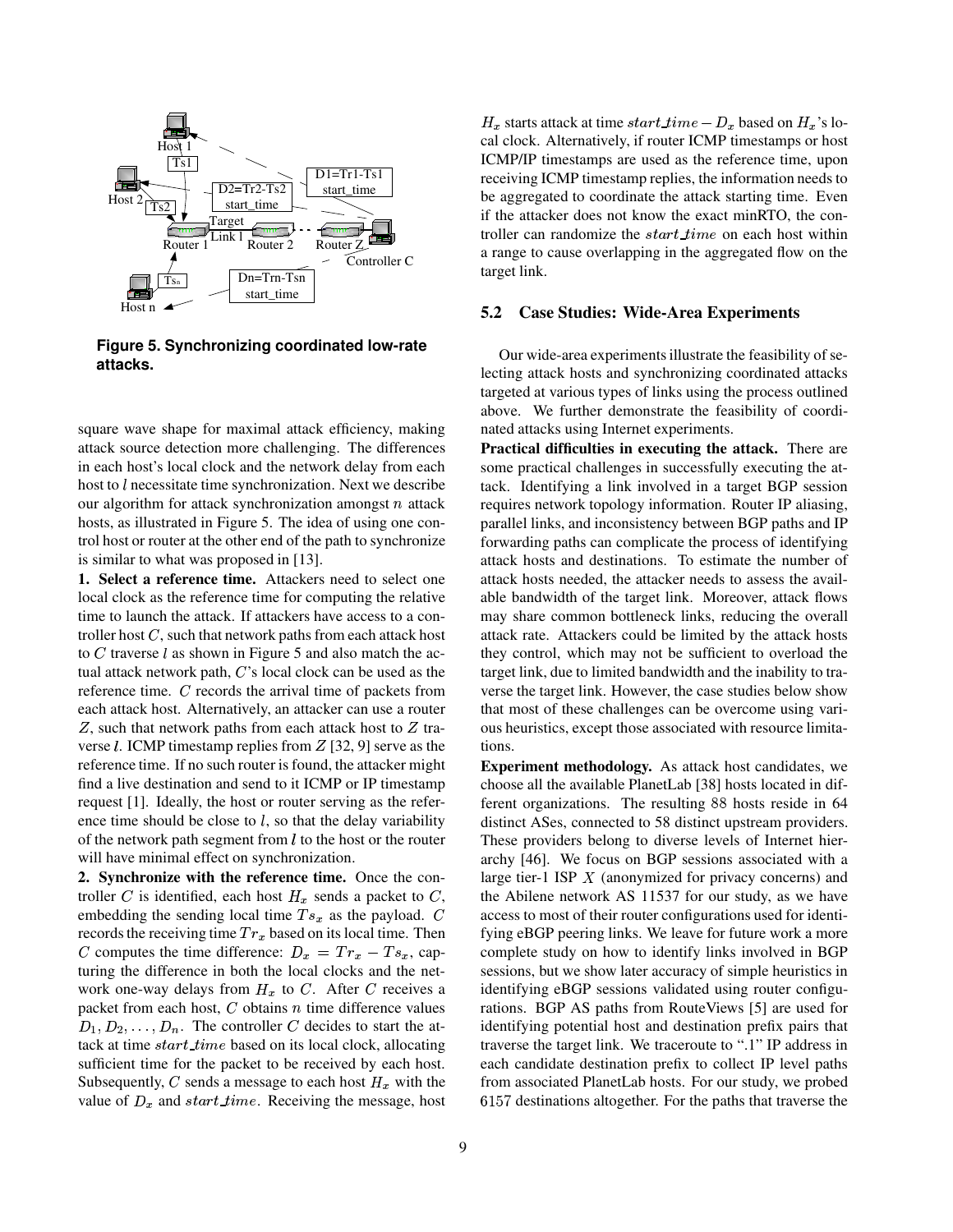| Category                               | Target<br>links | AS-<br>level<br>filtered | IP-<br>level<br>filtered | Attack<br>hosts<br>min, max, avg | Dest.<br>prefixes<br>min, max, avg | <b>Bottleneck</b><br>link(Avg)<br>BW Mbps) | AS relations $(\% )$<br>$($ enter $ $ exit)<br>(peer, customer, provider) | Guessed<br><b>BGP</b><br>session(%) |
|----------------------------------------|-----------------|--------------------------|--------------------------|----------------------------------|------------------------------------|--------------------------------------------|---------------------------------------------------------------------------|-------------------------------------|
| Two tier-1 ISPs                        | 100             | 11                       |                          | 1,25,9                           | 1,1853,234                         | 1(65.8)                                    | 8,92,0<br>(29, 71, 0)                                                     | 85                                  |
| Two small ISPs                         | 60              | 6                        |                          | 1,57,32                          | 1,553,179                          | 2(63.6)                                    | (15, 63, 22)<br>28,63,9                                                   | 77                                  |
| Multi-connected<br>customer (ISP $X$ ) | 250             | 33                       | 34                       | 1,46,13                          | 1,225,98                           | 9(42.7)                                    | $(16, 84, 0 \mid 2, 98, 0)$                                               | 50                                  |
| Multi-connected<br>customer (Abilene)  | 40              |                          |                          | 22,64,47                         | 1,466,114                          | 4(33.7)                                    | (23,57,20   9,83,8)                                                       | 68                                  |
| Single-connected<br>customer           | 40              |                          | 13                       | 88                               | 1,28,9                             | 3(27.3)                                    | $(48,52,0 \mid 0,100,0)$                                                  | 35                                  |

**Table 2. Summary results for selecting attack hosts and destinations.**

target link, we use Pathneck [24] to measure and locate the bottleneck link.

**Attack host and destination selection.** We define a *multiconnected customer* to be one with more than one physical connection to one or more providers. To help explain results, we categorize target links into five types of eBGP peering links, between the following two entities: 1. Two tier-1 ISPs; 2. Two small ISPs; 3. A multi-connected customer and its tier-1 ISP provider; 4. A multi-connected customer and its small ISP provider; 5. A single-connected customer and its provider. Here we summarize our main findings:

- For links associated with big ISPs, there are fewer attack hosts to choose from compared to small ISPs.
- Except for single-connected customers, there are many destination prefixes to be used by attackers for most links, increasing attack detection difficulties.
- For big ISPs, most paths enter from and exit to customer networks. For small ISPs, paths are more spread out across customer, peer and provider links, but mostly exit to customer networks.

Table 2 shows the results supporting the above findings. A set of links are randomly selected for each link type, shown in the "Target links" column, based on router configurations. We first identify prefixes at the AS path level as described before. For some links, we are unable to identify any destination prefix shown in the "AS-level filtered" column. The "IP-level filtered" column shows the number of links we are unable to find any path traversing via traceroute. Limited vantage points, incomplete traceroute, and IP aliasing account for their existence. We use router configurations to more accurately deal with IP aliasing for routers with a single BGP peering session with another AS. Identifying that the IP level path goes through such routers, we can determine if the target link is traversed.

The attack hosts and destinations for each link type are shown in the columns labeled as "Attack hosts" and "Dest. prefixes." The "Bottleneck link" column shows it is difficult to overload the target link via a single link. The AS relationship between  $X$  or Abilene and the network which a particular path enters from or exits to are shown in the second to last column. Finally, we observe high accuracies of determining peering links based on the two adjacent IP hops in the traceroute path with different AS numbers using BGP origin AS to IP mapping for most target links except for single-connected customers most likely due to numbering customer network equipment using provider addresses [33].

We now elaborate on our findings for the target links between two tier-1 ISPs and two small ISPs. Even with the limited vantage points of 88 PlanetLab hosts, we are able to find some IP level paths to traverse most target links. The results indicate that it is more challenging to find paths traversing target links associated with the ISP  $X$  compared to Abilene. We found 85% of target links between two tier-1 ISPs can only be traversed from no more than 10 attack hosts and reaching fewer than 300 destination prefixes. This can be explained by the multiple connections between large ISPs and the hot potato or early-exit routing policy, making it difficult to find hosts going through the specific target peering link. Furthermore, we only discovered one target link between tier-1 ISPs to be the bottleneck link on one of the paths.

Compared to peering links between large ISPs, we found after filtering, among the 47 target links between Abilene and its 25 peers, more candidate attack hosts can be used: 51% of these target links can be reached from more than 20 hosts. Compared to large ISPs, smaller ISPs naturally have less rich network connectivity, thus fewer choices to route traffic between them. On average, there are slightly more destination prefixes to select from for links between large ISPs, explained by a larger number of customer prefixes, also supported by the second last column.

The next two types are links between a multi-connected customer and its provider. Most are multihomed customers to different providers. Compared to the first two types of peering links, we identify more attack hosts: 40% of target links in AS  $X$  can be traversed from more than 35 hosts, while 40% in Abilene can be reached from more than 60 hosts. This is due to fewer choices to reach a customer network compared to a peer ISP network. Interestingly,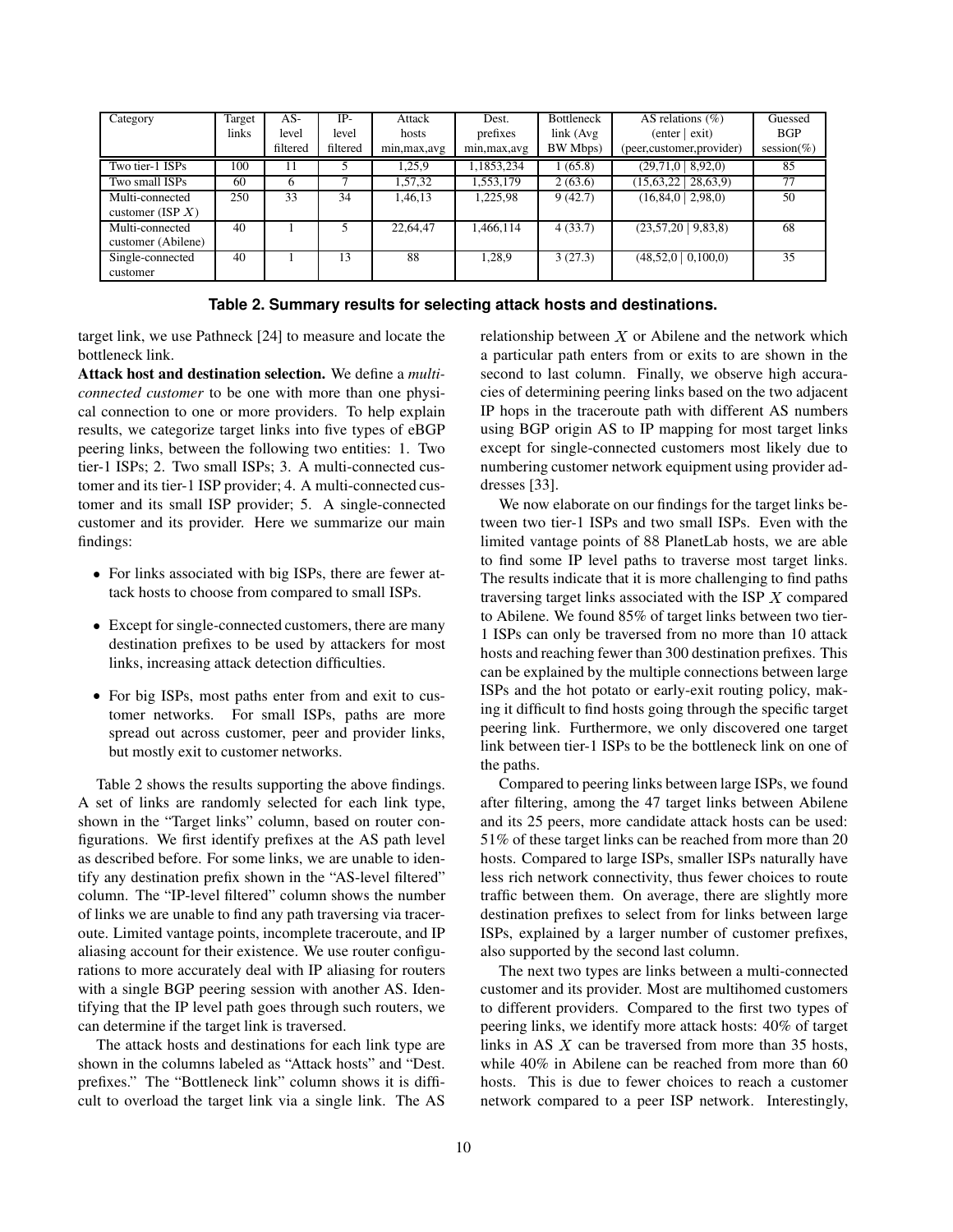

**Figure 6.** Attack time synchronization granularity (100) runs).

there are slightly more destination prefixes to select from for multi-connected customers of Abilene than those of ISP  $X$  due to richer network connectivity to  $X$ . In summary, it is harder to find network paths to traverse links associated with larger networks with more diverse network connectivity. This applies to selecting both attack hosts as well as destination prefixes.

For the last type of link, the single-connected customerprovider link, we sample 2 links from Abilene and 38 links from AS  $X$ . This attack is analogous to DDoS attacks against a single customer network and is more easily detected. Except for the filtered 14 links, the remaining links can be traversed from all the attack hosts, as by definition. Mostly there exist only one or two prefixes as destinations.

Note that the distribution of potential attack paths shown in Table 2 is partly biased by the PlanetLab probe locations, especially for entry points. It is also important to note that attack traffic enters from and exits to a diverse types of links. **Time synchronization.** We select a subset of peering links for which we have access to a controller host needed for calibration, from each category listed in Table 2 to evaluate the accuracy of the synchronization algorithm presented in Section 5.1.2. In particular, we select 2, 3, 5, and 13 links respectively from the first four types. The number of attack hosts for a target link varies from 9 to 27. We used 19 distinct controller hosts. Due to the limited location of Planet-Lab hosts, we are unable to identify a controller host for the single-connected customer links to evaluate time synchronization granularity. This however does not prevent attackers from successfully attacking such links. As we discuss earlier, attackers could use ICMP timestamp replies from routers or live hosts as the reference time.

Figure 6 shows the distribution of the time difference between the earliest and latest packets arriving at a controller host from corresponding attack hosts for 100 experiments.



**Figure 7. WAN testbed to reset a local BGP session.**

We observe that attack hosts can be synchronized within 100 ms in more than 80% of the runs, and within 130 ms in more than 90% of the experiments.

**Wide-area coordinated attacks against a local BGP session.** We have shown above the feasibility of attack host selection and synchronization for a wide range of target links, we now perform an actual attack against a locally constructed BGP session, which we set up between two PCs running Zebra software [2], with one PC serving as the gateway for the other as shown in Figure 7. To increase the attack difficulty, only BGP KeepAlives are exchanged. We use Planetlab hosts as attack hosts. $4$  In the following, we mimic how the attacker is able to launch the attack without the information of minRTO and link capacity. Without knowing minRTO, the attacker guesses a value within a certain range for inter-burst period each time. Instead of synchronizing all hosts to start attack at the exact same time, the controller synchronize each host to start within a certain range using burst traffic with a fixed burst period and a random burst-free time period. As a result, the aggregated flow causes congestion on the targeted link. The link capacity can be estimated from the maximum available bandwidth measured by other measurement tools.

The link capacity between the two PCs with the local BGP session is 10 Mbps. Each attack flow has a burst length of 300 ms, an inter-burst period randomly selected between 0.5 second to  $1.5$  seconds<sup>5</sup>. The peak magnitude is adjusted with different number of attack hosts chosen. We vary the number of hosts from 6 hosts each sending 3 Mbps peak rate to 16 hosts with 1.1 Mbps. In order to reset the session,

<sup>4</sup>Given this artificial setup, any host can be used, as each host sending traffic destined to *router 2* traverses the target link.

<sup>5</sup>The range is based on the guess of possible minRTO since minRTO should not be too big for performance concerns nor too small for unnecessary re-transmission.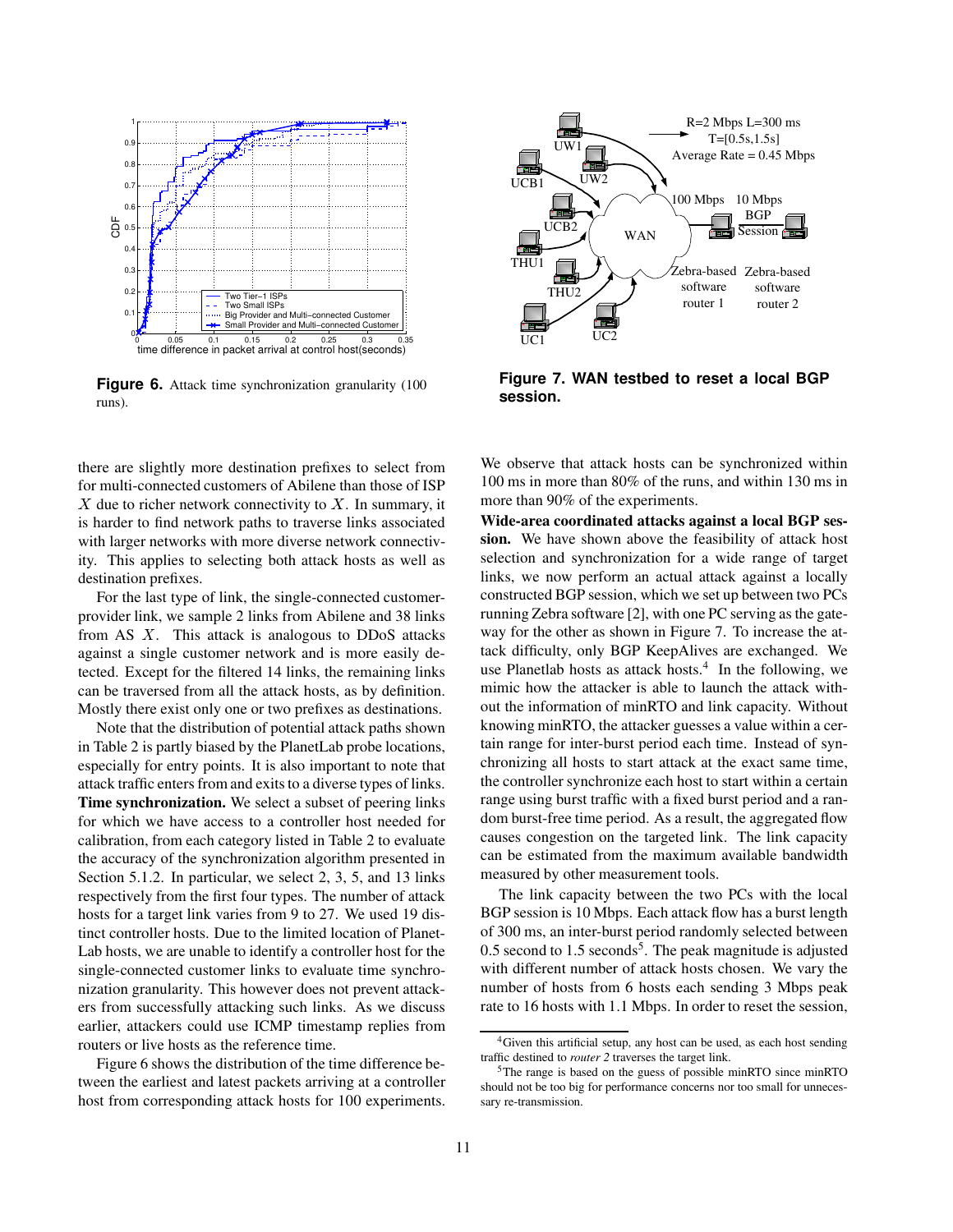the peak rate required decreases roughly linearly with the number of hosts. Figure 7 illustrates an experiment of using 8 attack hosts from various geographic locations. In this case, the peak magnitude is 2 Mbps based on our experiments. We launch 50 attacks from these 8 hosts with the average rate of 0.47 Mbps from each host. Every attempt led to a BGP session reset. The required time to bring down the BGP session varies from 4.2 minutes to 43.3 minutes with an average of 18.9 minutes and standard deviation of 95.

The above experiments demonstrate the feasibility to remotely reset a BGP session possibly in the core Internet from multiple end hosts. With coordinated attacks, the burst durations can overlap among different flows so that each flow can have a shorter burst length and a longer inter-burst period. The peak magnitude for a single flow can be small as long as there are enough hosts sending traffic to fill up the available bandwidth at the target link. We next discuss how this and other low-rate attacks against BGP can be prevented.

# **6 Defense Mechanisms**

No known detection techniques exist today that can accurately identify *coordinated low-rate attacks* given arbitrarily low-rate individual attack flows. We focus on prevention mechanisms so that low-rate TCP-targeted DoS attacks cannot impact BGP sessions. To achieve this we enumerate the necessary conditions for such attacks on BGP to be successful. (1) Ability to infer the minRTO value and send low-rate traffic with minRTO as the inter-burst period. (2) Ability to identify the location of the BGP session and send traffic traversing the target link involved in the BGP session. (3) Ability to congest the target link. We describe two general approaches: hiding the necessary information needed for the attack and protecting BGP packets from other traffic. These prevention solutions are themselves not novel, and fortunately some of them can be readily deployed today. We encourage ISPs to immediately adopt them as default configurations and best common practices.

#### **6.1 Hiding Information**

To successfully reset a BGP session, the attacker must know the minRTO value for the TCP stack on the target router. As shown earlier in Section 4, such information can be obtained by experimentally studying commercial routers. Different vendors and router types can have dissimilar min-RTOs. Fingerprinting techniques such as nmap [35] or simply trial and error may be used for inference.

There are two ways related to minRTO to thwart the lowrate attack. First, if the minRTO, determining the attack inter-burst period, is small relative to the minimum burst length or smaller than the attack synchronization granularity, it would be impossible to launch low-rate attacks. The burst length needs to be sufficiently long to induce packet drops, and is usually several hundred milliseconds. However, small minRTOs might result in unnecessary retransmissions especially for multi-hop BGP session. Another way to mitigate the attack is to randomize the minRTO value as suggested in [27]. The minRTO value is specified by a range  $[a, b]$ . A random value within the range is assigned as the minRTO for each flow. Randomization reduces the likelihood that attack flows will hit all consecutive retransmitted packets required to reset the session. However, it does not eliminate the impact on BGP throughput degradation.

Related to hiding minRTO values, another way to prevent low-rate attacks is to conceal network topologies from end-hosts, so that it becomes impossible for attackers to identify target links of BGP sessions. In fact, many routers in edge networks already disable ICMP TTL Time Exceeded replies using firewalls, which are needed for traceroute to discover topologies. The deployment of MPLS also makes discovering internal ISP topologies difficult. The disadvantage is that legitimate use to discover topology is also denied. Related to disabling ICMP TTL Time Exceeded replies, disallowing ICMP timestamp replies would make coordinated attacks more difficult to synchronize.

#### **6.2 Prioritizing Routing Traffic**

A direct approach to defeat low-rate DoS attacks against BGP sessions is to provide bandwidth guarantee and prioritized scheduling for BGP traffic so that it is not affected by congestion caused by other traffic. This approach protects routing traffic from both intentional attacks as well as unintended traffic surges. Thus, this is the recommended approach. More importantly, this can be achieved today using existing router support. From a high level, there are two essential components: (1) *Prioritization*: each BGP router and any other router that may forward BGP traffic needs to prioritize BGP traffic at both input and output queues. (2) *Marking*: the edge router must ensure that non-BGP traffic is not marked with the high priority needed to differentiate BGP traffic. If differentiation is based on router source IP addresses, source spoofing can be prevented using either ingress filtering or the Generalized TTL Security Mechanism (GTSM) [23].<sup>6</sup> TTL and priority checking can also be combined to help prevent spoofing of priority markings. Next we empirically examine several widely implemented features for traffic differentiation on today's commercial routers in their effectiveness at protecting BGP traffic against low-rate attacks: Random Early Detection

<sup>6</sup>This works by dropping packets with smaller than expected TTLs based on the number of hops between the two routers in a routing session.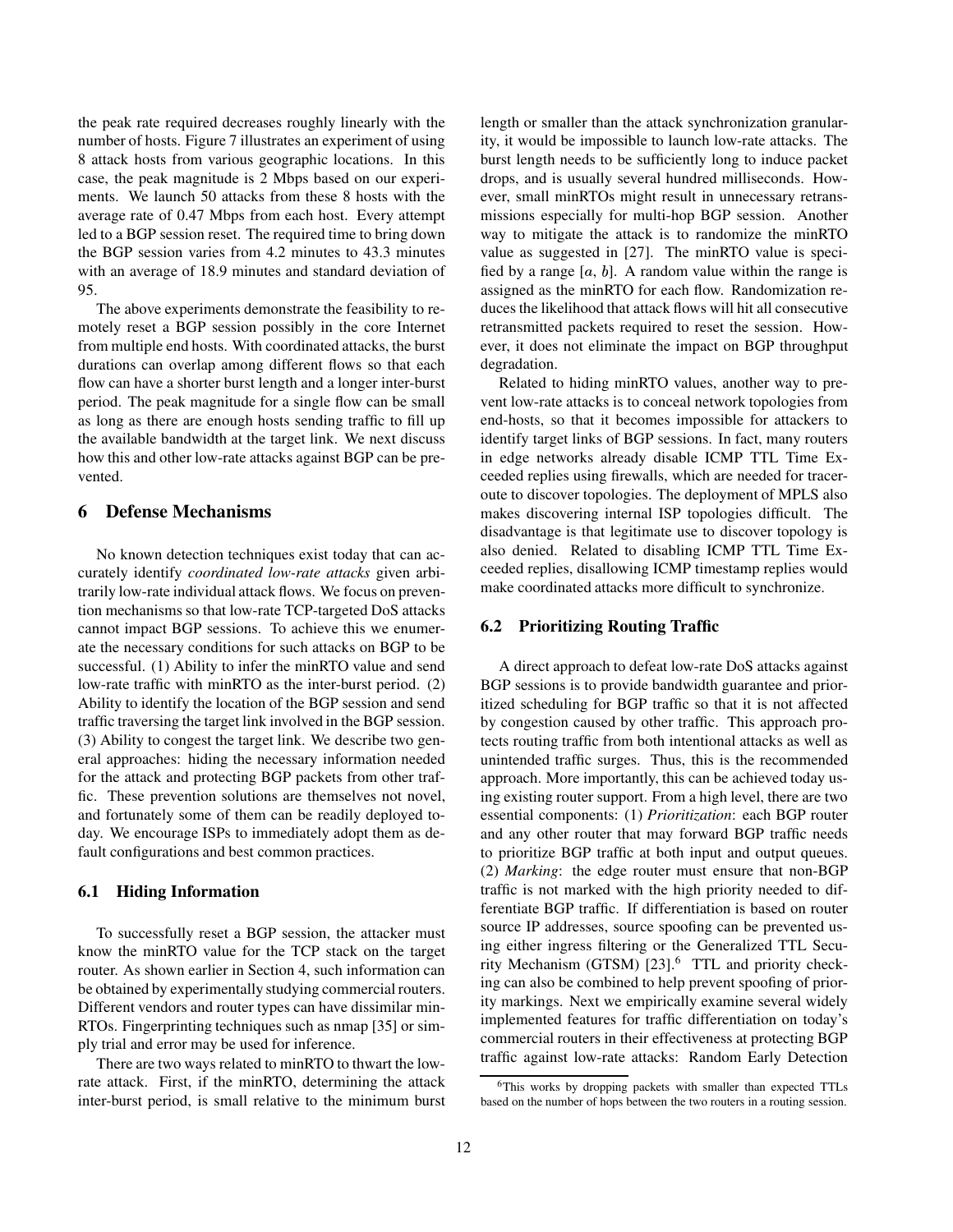

**Figure 8. Impact of inter-burst period on BGP table transfer with WRED enabled ( =185 Mbps, =200 ms)**

(RED) [22, 15, 31], Committed Access Rate (CAR) [19], and class-based policing [20]. These mechanisms either provide prioritized buffer access or link scheduling.

**Random Early Detection (RED)**: RED [22] has been widely implemented in routers to help maintain small queue sizes and prevent TCP synchronization. Weighted RED (WRED) [15] allows traffic differentiation based on IP precedence by setting different RED parameters for each traffic class. In our experiments, we take Cisco recommendations [15] to give lower priority to packets marked with IP precedence of 0 (default) and higher priority to those marked with precedence of 6. Newly arriving high priority packets are not discarded until all incoming low priority packets are dropped. By default, routers we studied do not enable WRED and mark locally generated BGP packets with a precedence value of 6. WRED is applied only at output queues, and is thus unable to protect routed BGP traffic for iBGP sessions.

We use the same experimental setup as in Figure 2 in Section 4 except WRED is enabled for router R1's output queue. Under low-rate attacks configured with  $R=185$  Mbps and  $L=200$  ms, Figure 8 compares the table transfer duration when attack traffic uses IP precedence value of 0 (low priority) with the scenario when it uses IP precedence value of 6 (high priority). In the former case, BGP table transfer is not impacted. In the latter case, WRED cannot protect BGP traffic resulting in similar performance as in Figure 3(b) without WRED. This illustrates the importance of policing the IP precedence marking on packets, so that attack packets are treated with lower priority. We also found that WRED can prevent session reset for low-priority attack traffic.

**Class-based queueing and traffic marking**: Today's routers generally support packet marking and class-based

queueing using several criteria. For example, Committed Access Rate (CAR) [19] supported by Cisco routers we studied limits both the input and output transmission rates on an interface based on criteria such as incoming interface, IP precedence, QoS group, or IP access list, and also classifies packets by setting the IP precedence or QoS groups.

In our experiments, we configure CAR on the input interface to reset incoming attack packets to have IP precedence of 0, preventing attack packets from spoofing higher precedence values. We also configure CAR on the output interface to drop the packets with IP precedence of 0 when its burst rate exceeds 100 Mbps. We found that CAR is very effective in isolating BGP packets from attack traffic. The performance is similar to the curve marked with "lowpriority attack packets" in Figure 8. Class-based policing [20] is a similar mechanism which we experimented on Cisco routers with the same effectiveness.

In summary, prevention mechanisms described here can be readily configured in today's routers. Complementary router-supported features, such as Graceful Restart [42] and those proposed by the research community FRTR [49] can help reduce the overhead due to session resets. The existing focus of the network community [16, 25, 41] has been on practices such as preventing unauthorized router access by setting up access control lists and preventing router CPU overload by rate-limiting ICMP replies. However, this is not sufficient in protecting routers from remotely launched resource-based attacks such as low-rate attacks described here. We provide here suggestions to protect routing traffic from general DoS attacks including low-rate attacks beyond existing proposals. Operators need to configure routers to provide class-based queueing or prioritized buffer access for BGP traffic marked with higher priority. Edge routers must set up necessary filters to prevent attack packets from spoofing higher priority. Finally, hiding the network topology and infrastructure IP addresses also help protect the network. We recommend that router vendors enable such protection for routing traffic as the default configuration.

Alternatively, a better transport protocol for BGP can help prevent BGP from low-rate attacks. BGP only require reliable transfer for the latest update message for each individual prefix as well as in-order delivery for messages belonging to the same prefix. Furthermore, transport for BGP should be more aggressive than TCP flows of regular data traffic. Such transport modification will prioritize BGP traffic whose flow will less likely back off during congestion.

# **7 Conclusion**

Attacks against the Internet infrastructures such as routers can have devastating global impact on network stability and robustness. A fundamental weakness in today's Internet is that the control plane or routing packets by de-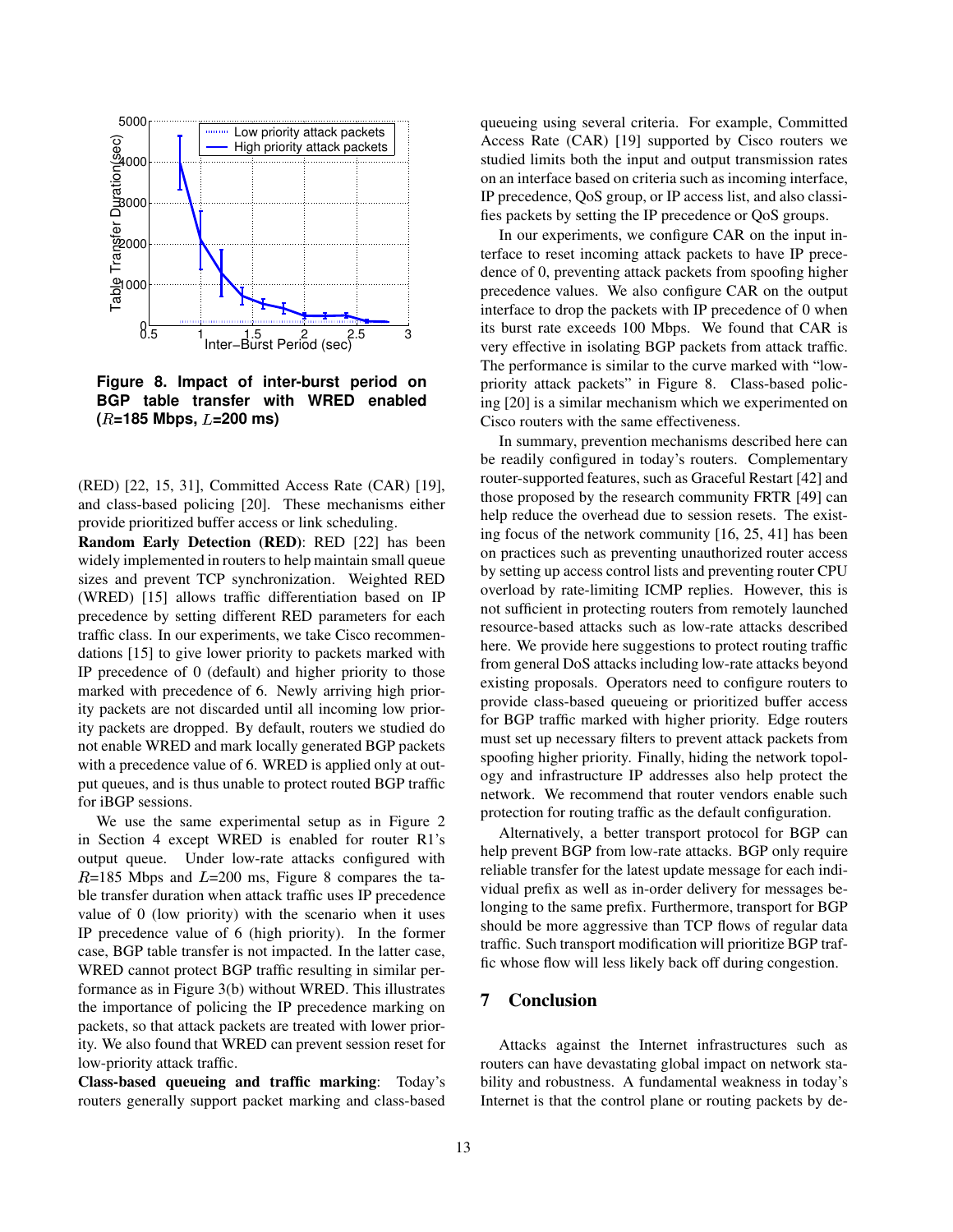fault is not protected from other traffic. Thus, data congestion due to either intentional attacks or unintended traffic bursts can adversely impact routing sessions. In this work, we examine the impact of low-rate TCP-targeted DoS attacks on BGP. Such attacks can be launched remotely without access to routers. Using detailed experimentation, we show that routers using default configurations are vulnerable to such low-rate attacks. The attacked BGP session can suffer severe impact in the form of session reset and increased convergence delays, resulting in global network instability, unreachable destinations, and data plane performance degradation. Moreover, we illustrate that coordinated low-rate attacks are feasible from multiple end-hosts, further raising the detection difficulty given even lower individual attack flow rate. As defense mechanisms, we advocate prevention techniques to eliminate the possibility of any DoS attacks which exploit traffic congestion to impact routing protocols. Using testbed experiments we demonstrates the effectiveness of such solutions to prevent lowrate attacks.

## **Acknowledgements**

We would like to thank the anonymous reviewers for their helpful comments. We are particularly grateful to Dan Pei, Jennifer Rexford, and Aman Shaikh for their insightful comments. Suggestionsfrom Jon Andersen, Xu Chen, Evan Cooke, Ranga Vasudevan, and Kevin Borders help significantly improve the presentation of the paper. Our work also benefited from the feedback of Albert Greenberg, Tom scholl, Jean-Franois Le Pennec, Leonard Ciavattone, Xiangqun Liu, Aswatnarayan Raghuram, and Mark Lyn. Our work would not have been possible without the dedication from the support staff of the Wisconsin Schooner router testbed. This work was supported in part by the National Science Foundation under the grant CNS-0430204.

## **References**

- [1] clockdiff. http://www.linuxforum.com/man/ clockdiff.8.php.
- [2] GNU Zebra-routing software. http://www.zebra. org.
- [3] RIS Raw Data. http://www.ripe.net/projects/ ris/rawdata.html.
- [4] Schooner User-Configurable Lab Environment. http://www.schooner.wail.wisc.edu/ index.php3?stayhome=1.
- [5] University of Oregon Route Views Archive Project. http: //www.routeview.org.
- [6] A. Akella, S. Seshan, and A. Shaikh. An Empirical Evaluation of Wide-Area Internet Bottlenecks. In *Proc. Internet Measurement Conference* , 2003.
- [7] J. Aldridge and A. Vural. A first look at Saturday's MS-SQL worm as seen by BGP activity recorded by RIS project. RIPE 44 Meeting, January 2003.
- [8] P. Almquist. Type of Service in the Internet Protocol Suite. RFC 1349, July 1992.
- [9] K. G. Anagnostakis, M. Greenwald, and R. S. Ryger. Measuring Network-internal Delays using only Existing Infrastructure. In *Proc. IEEE INFOCOM*, 2003.
- [10] G. Appenzeller, I. Keslassy, and N. McKeown. Sizing Router Buffers. In *Proc. ACM SIGCOMM*, 2004.
- [11] G. Appenzeller, N. McKeown, J. Sommers, and P. Barford. Recent Results on Sizing Router Buffers. In *Network Systems Design Conference*, 2004.
- [12] S. M. Bellovin and E. R. Gansner. Using Link Cuts to Attack Internet Routing. ATT Research, Tech. Rep., 2004.
- [13] H. Burch and B. Cheswick. Tracing Anonymous Packets to Their Approximate Source. 2000.
- [14] Y. Chen, Y.-K. Kwok, and K. Hwang. Filtering Shrew DDoS Attacks Using A New Frequency-Domain Approach. In *Proc. IEEE LCN Workshop on Network Security*, 2005.
- [15] Cisco Systems. Weighted Random Early Detection (WRED), 1998.
- [16] Cisco Systems. NSA/SNAC Router Security Configuration Guide, 2001.
- [17] Cisco Systems. BGP Nonstop Forwarding (NSF) Awareness, 2005.
- [18] Cisco Systems. Cisco Security Advisory: TCP Vulnerabilities in Multiple IOS-Based Cisco Products, 2005.
- [19] Cisco Systems. Configuring Committed Access Rate, 2005.
- [20] Cisco Systems. Class-Based Policing, 2006.
- [21] J. Cowie, A. Ogielski, and B. Premore. Internet Worms and Global Routing Instabilities. In *Proc. SPIE*, 2002.
- [22] S. Floyd and V. Jacobson. Random Early Detection gateways for Congestion Avoidance. *IEEE/ACM Transactions on Networking*, 1993.
- [23] V. Gill, J. Heasley, and D. Meyer. The Generalized TTL Security Mechanism (GTSM). RFC 3682, February 2004.
- [24] N. Hu, L. E. Li, Z. M. Mao, P. Steenkiste, and J. Wang. A Measurement Study of Internet Bottlenecks. In *Proc. IEEE INFOCOM*, 2005.
- [25] Juniper Networks. Best common practices for hardening the infrastructure, 2002.
- [26] S. Kent, C. Lynn, and K. Seo. Secure Border Gateway Protocol (Secure-BGP). *IEEE J. Selected Areas in Communications*, 2000.
- [27] A. Kuzmanovic and E. W. Knightly. Low-Rate TCP-Targeted Denial of Service Attacks (The Shrew vs. the Mice and Elephants). In *Proc. ACM SIGCOMM*, 2003.
- [28] C. Labovitz, A. Ahuja, and F. Jahanian. Experimental Study of Internet Stability and Wide-Area Network Failures. In *Proc. International Symposium on Fault-Tolerant Computing*, June 1999.
- [29] C. Labovitz, R. Malan, and F. Jahanian. Internet routing stability. *IEEE/ACM Trans. Networking*, 6(5):515–528, October 1998.
- [30] X. Luo and R. K. C. Chang. On a New Class of Pulsing Denial-of-Service Attacks and the Defense. In *Proc. Network and Distributed System Security Symposium*, 2005.